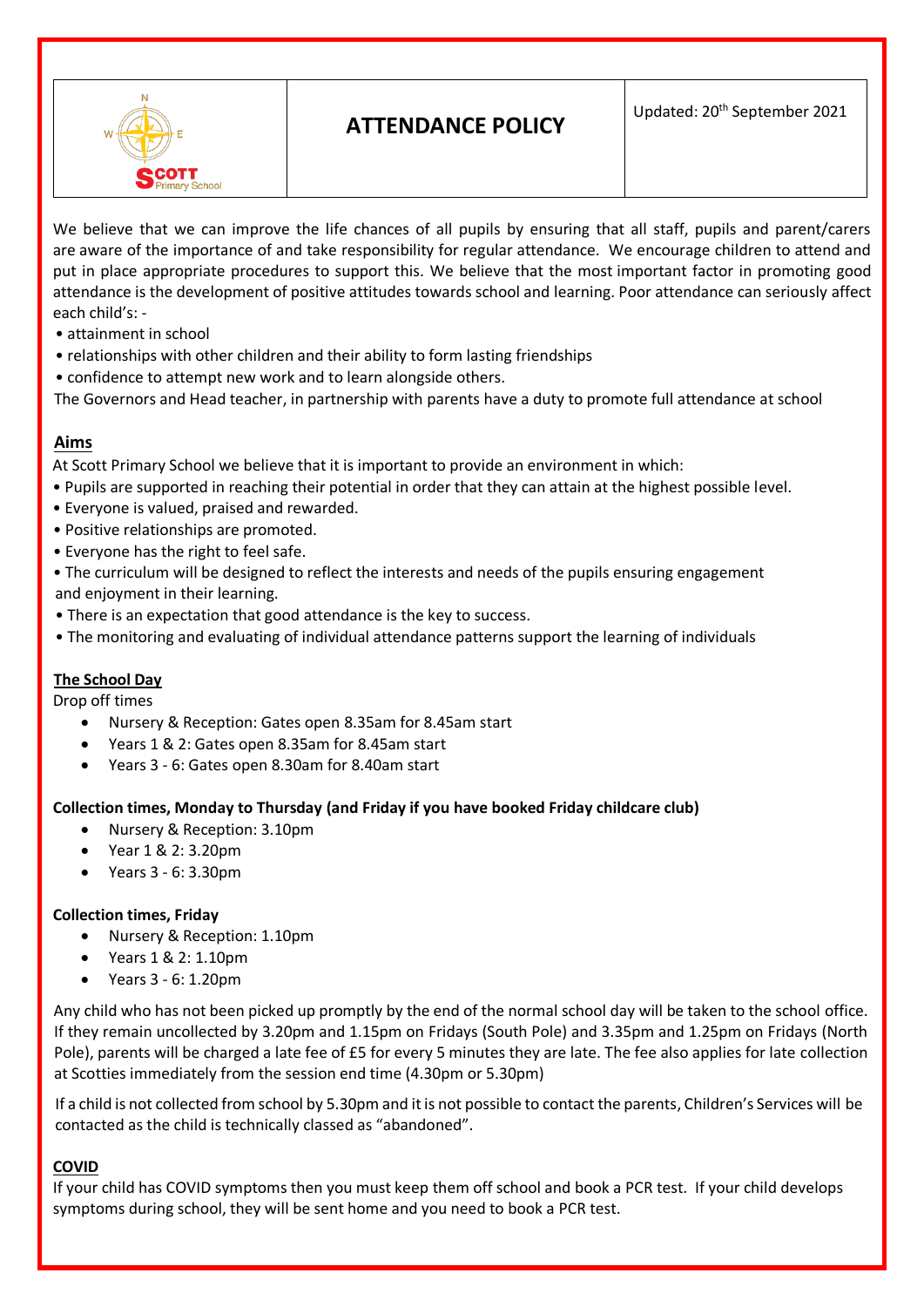

# **Parental Responsibility**

Parents have a legal duty to ensure that their child attends school regularly and arrives on time. Full attendance is essential to the all-round development of a child and they should be allowed to take full advantage of educational opportunities available to them by law. Poor attendance undermines their education and sometimes, puts pupils at risk.

## **Illness and Medical Appointments**

When a child is unwell, it is the parents' responsibility to contact the school; a message must be left on the school's absence line by 8.30am on every day they are absent  $-$  01234 352630. This is a safeguarding matter so that everyone knows that your child is safe. When a child is absent, the class teacher will record the absence in the register.

Every effort should be made to arrange medical appointments outside

school hours. An appointment card or verification by the doctor/dentist/hospital is required. If it is necessary for a child to be out of school for this reason, the child should be returned to school directly after the appointment.

If your child is absent due to vomiting/diarrhoea, they should not return to school for the next 48 hours after the last bout of sickness or diarrhoea. This is to reduce the risk of infection to other children and adults at school.

For more than three days of absence the school require a written explanation of why the child was absent. The school office will request this if it is not produced.

Medical certificates are required for absence greater than five days.

## **The Role of the School Staff**

The Leadership team has overall responsibility for attendance. Class teachers complete a register at the beginning of each morning and afternoon session. Marking the attendance registers twice daily is a legal requirement. Teachers mark pupils present, absent or late. Pupil attendance is monitored half termly to highlight and take action where the attendance of individual children is causing concern.

Attendance Officer:

- Overall Attendance Officer: Mrs. J Crofts
- It is the responsibility of the school Attendance Officer to ensure:
- Attendance and lateness records are up to date
- All absences not reported by parents are followed up
- The appropriate national attendance code is entered into the register

#### **Action for Low Attendance**

Low and non-attendance is an important issue that is treated seriously. However, each case is different and the school acknowledges that no standard response will be appropriate in every case.

Consideration is given to all factors affecting attendance before deciding what intervention strategies to apply. 1. In every case, early intervention is essential to prevent the problem from worsening. It is essential that parents keep the school fully informed of any matters that may affect their child's attendance.

2. Prior to the engagement of the EWO, the school may issue letters to parents clearly defining the concerns within school regarding a pupils' absence. It is hoped that a quick response and change in levels of absence will prevent the need for EWO involvement.

#### **Children Missing Education**

If families move away from the area, or wish to transfer their child to another school, the Headteacher must be informed in writing. Children cannot be removed from the school roll until we have been notified by another school that a place has been offered and accepted. Children who stop attending and who cannot be traced cannot be removed from the school roll. They are reported to the local authority Attendance Service. Where a child is missing from education, Local Authority guidance will be followed.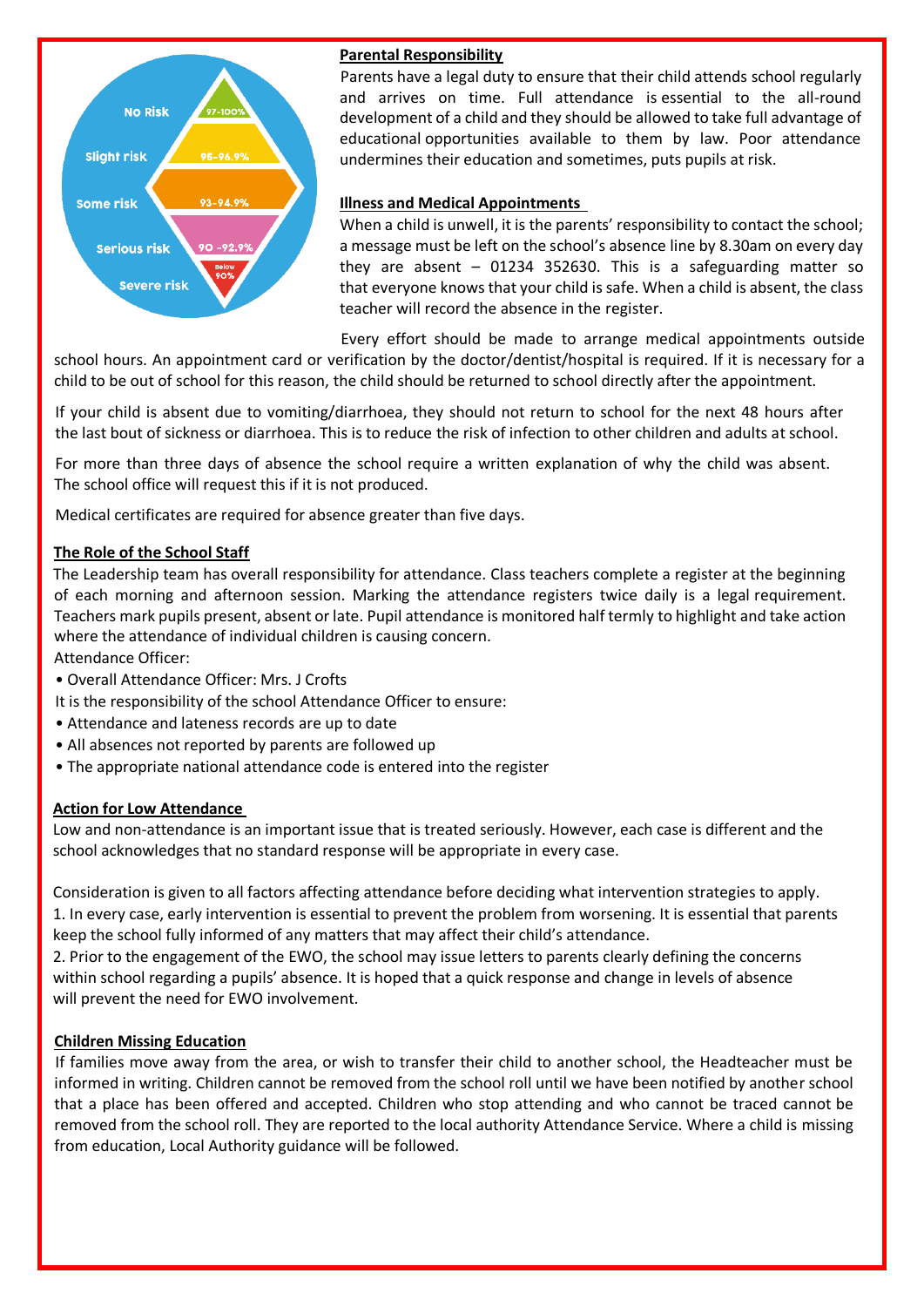#### **Lateness**

The class register is taken at 8.40am at the North Pole and 8.45 am at the South Pole, and at the start of the afternoon session. Pupils arriving after these times must enter school by the main entrance and report to reception where their name and reason for lateness will be recorded.

The pupil will be marked as late before registration has closed (Code 'L'). The register will close at 9.00am**.**  Pupils arriving after the register has closed will be marked as late after registration (Code 'U') This national code counts as an unauthorised absence. Frequent lateness is disruptive to learning, both for the child concerned and the class. This will be discussed with parents at open evenings and the Education Welfare Officer (EWO). Frequent or regular lateness can provide grounds for prosecution or the issue of a Penalty Notice.

#### **Penalty Notice Proceedings for Lateness**

If there are 10 incidents of late arrival after the registers have closed in a term the school will make a referral to the Attendance Service for a Penalty Notice Warning Letter. The Penalty Notice Warning Letter sets out 15 school days during which no unauthorised absence is to be recorded. If unauthorised absence is recorded during the 15-day period, Penalty Notice(s) will be issued (one per parent per child). Where a Penalty Notice is not paid within 42 days of issue, the Attendance Service may instigate court proceedings.

#### **Definitions**

Every half-day absence has to be classified by the school (not by the parents) as either AUTHORISED or UNAUTHORISED. This is why information about the cause of each absence is always required.

#### *Authorised Absence*

An absence is classified as authorised when a child has been away from school for a legitimate reason and the school has received notification from a parent or carer. For example, if a child has been unwell and the parent writes a note or telephones the school to ex plain the absence.

## *Unauthorised Absence*

An absence is classified as unauthorised when a child is away from school without the permission of the Headteacher. Unauthorised absences are those, which the school does not consider reasonable and for which no authorisation has been given. This includes:

- ∙ Parents keeping children off school unnecessarily.
- ∙ Truancy during the school day.
- ∙ Absences that have never been properly explained.
- ∙ Holidays nota greed.

# **Authorising Absence**

Only the Headteacher can authorise absence for approved reasons. The absence must be unavoidable. The Head teacher is not obliged to accept a parent's explanation and if the absence is not authorised, parents will be notified. Authorised absence codes will only be used after there has been some communication between the parent and school. The following reasons are examples of the kinds of absence that will not be authorised: ∙ Persistent nonspecific illness e.g. poorly/unwell

- ∙ Absence of siblings if one child is ill
- ∙ Parental illness [alternative arrangements should be made to get children to school emergencies excepted]
- ∙ Oversleeping
- ∙ Inadequate clothing/uniform
- ∙ Confusion over school dates
- ∙ Medical/dental appointments of more than half a day without very good reasons
- ∙ Child's/family birthday
- ∙ Shopping trip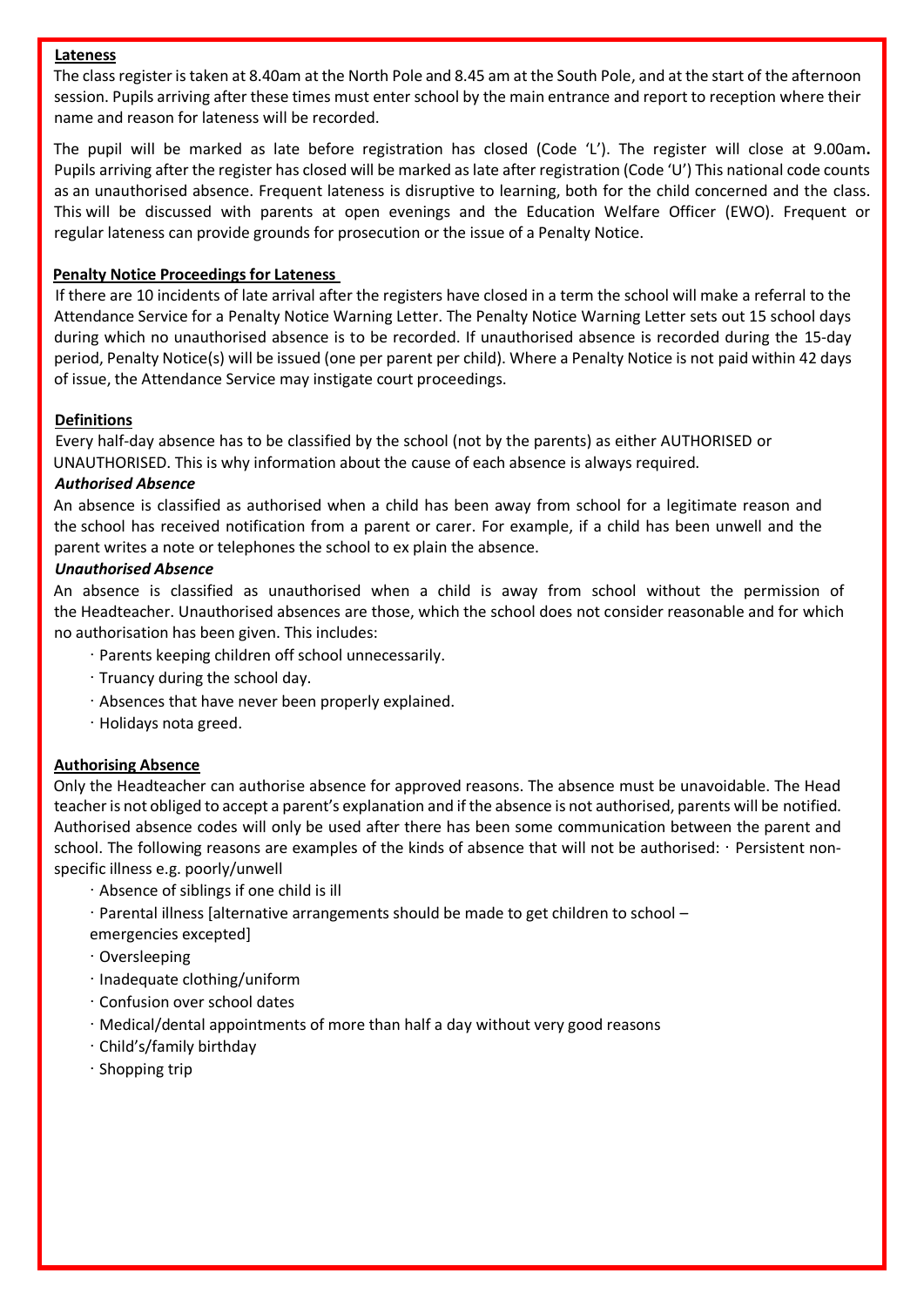## **Leave of Absence/Holiday Absence**

Time off school for family holidays cannot be authorised. Schools have the discretion, in exceptional circumstances to authorise leave absence:

 For service personnel and other employees who are prevented from taking holidays outside term-time if the holiday will have minimal disruption to the pupil's education;

When a family needs to spend time together to support each other during or after a crisis. Applications for Leave of Absence where dates can be known ahead, MUST be made at least 4 weeks in advance of the requested date. Consideration is given to each request before a decision is reached on behalf of the Governing Body (Education (Pupil Registration) (England) Regulations 2006). Each case will be judged on its merits in line with the criteria outlined above. The decision is final and once the decision to not authorise the leave is taken, it cannot be authorised retrospectively. If the absence is not authorised and the holiday is taken anyway, the case will be referred to the Attendance Service who will issue a Penalty Notice for £120 (or £60 if paid within 28 days) to each parent for each child taken out of school. Penalty Notice Proceedings for Unauthorised Holiday Absence Penalty Notices are issued in accordance with the Attendance Service Code of Conduct. The Attendance Service is notified that a request for a term time holiday is not authorised. The Attendance Service issue Penalty Notice(s) (one per parent per child). If Penalty Notice(s) is/are not paid within 42 days of issue, the Attendance Service may instigate court proceedings

#### **Attendance and Lateness**

If a new pupil has a history of poor attendance at their previous school, there will be a pre -start attendance meeting held and targets for attendance will be set. For all children, the school monitors absence and lateness and has a stepped approach to taking action. It will not always be appropriate to progress through all of these steps or even to carry them out in the order listed. Responsible staff will use discretion and consider each case carefully considering:

- Where there has been no contact from parents, first day calling for all pupils
- Discussion with Attendance Service to identify pupils with attendance below 90%, monitoring trends in pupil attendance and lateness; EWO support as appropriate
- Request from school for parent/carer to meet with school staff
- Initiate the process, if appropriate, to access support from other agencies

Referral to Attendance Service. Reasons for absence are recorded and retained by the school. When a referral to the Attendance Service is made, the child's Registration Certificate, copies of all letters sent to parents and minutes of any meetings MUST be attached to the completed referral form with any other relevant information.

#### **Local Authority Action**

Where there is no improvement in a pupil's attendance and/or there are at least 10 sessions (5 days) absence in a term the school must consider the following: Education Welfare Officer Actions This may include: ∙ Home visits

- Multi agency meetings
- Sign posting to supportive agencies e.g. Child and Adolescent Mental Health Service, Social Services and Family Group Conference Service.
- Fast Track to Prosecution Penalty Notices for Poor Attendance Penalty Notices are issued by the Attendance Service in accordance with their Code of Conduct.
- The Attendance Service issue a warning letter setting out 15 school days during which no unauthorised absence is to be recorded
- If unauthorised absence is recorded during the 15-day period a Penalty Notice will be issued (one per parent per child) Penalty Notices will be issued in the following circumstances:
- **Truancy**
- Parentally-condoned absences
- Persistent lateness after the register has closed

Being present in a public place without reasonable justification during the first 5 days of any fixed term or permanent exclusion. Where Penalty Notices are imposed, the regulations state that the penalty will be £120 to be paid within 42 days, reduced to £60 if paid within 28 days. Penalty notices are issued to each parent of each child. Failure to pay the penalty in full by the end of the 42-day period may result in prosecution by the Local Authority.